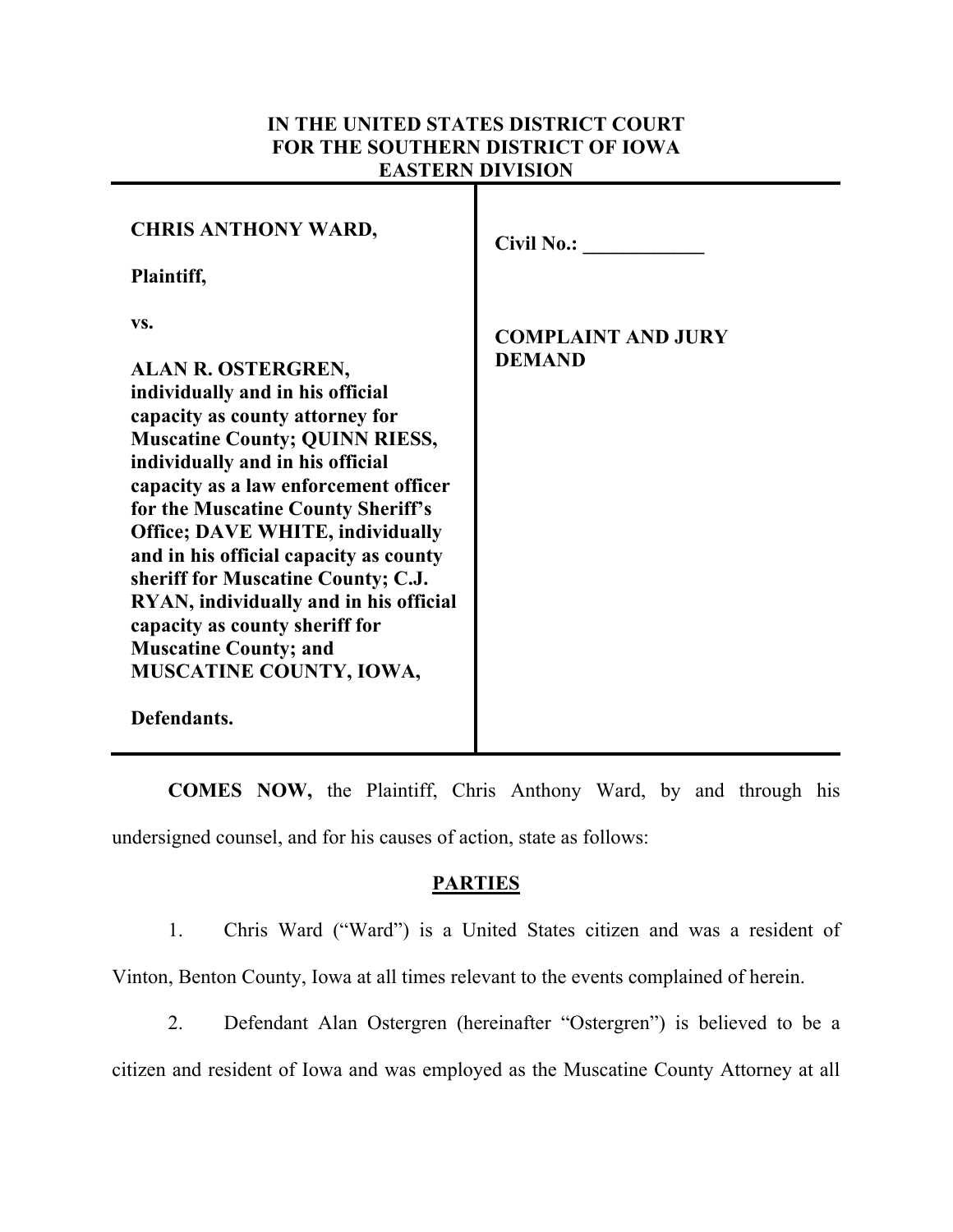times relevant to the events complained of herein.

3. Defendant Quinn Riess (hereinafter "Riess") is believed to be a citizen and resident of Iowa and was employed as a Sergeant for the Muscatine County Sheriff's Office at all times relevant to the events complained of herein.

4. Defendant Dave White (hereinafter "White") is believed to be a citizen and resident of Iowa and was employed as the Muscatine County Sheriff up until his retirement, which is believed to have become effective April 30, 2015.

5. Defendant C.J. Ryan (hereinafter "Ryan") is believed to be a citizen and resident of Iowa and was employed as the Muscatine County Sheriff effective May 1, 2015.

6. Defendant County of Muscatine, Iowa (hereinafter "County") is a municipal corporation organized and authorized to operate under the laws of Iowa and is located at 414 East Third Street, Suite 101, Muscatine, Muscatine, Iowa. Defendant County is responsible for maintaining and operating the Muscatine County Attorney's Office and the Muscatine County Sheriff's Office.

#### **JURISDICTION AND VENUE**

7. Jurisdiction of the Court is invoked under 28 U.S.C. §§ 1331 and  $1343(a)(3)$ .

8. The supplemental jurisdiction of this Court to hear and decide the pendent claims arising out of state law is invoked pursuant to 28 U.S.C. § 1367.

9. All events and actions referenced in this Complaint occurred in the Southern District of Iowa, therefore venue is proper under 28 U.S.C § 1391(b)(2).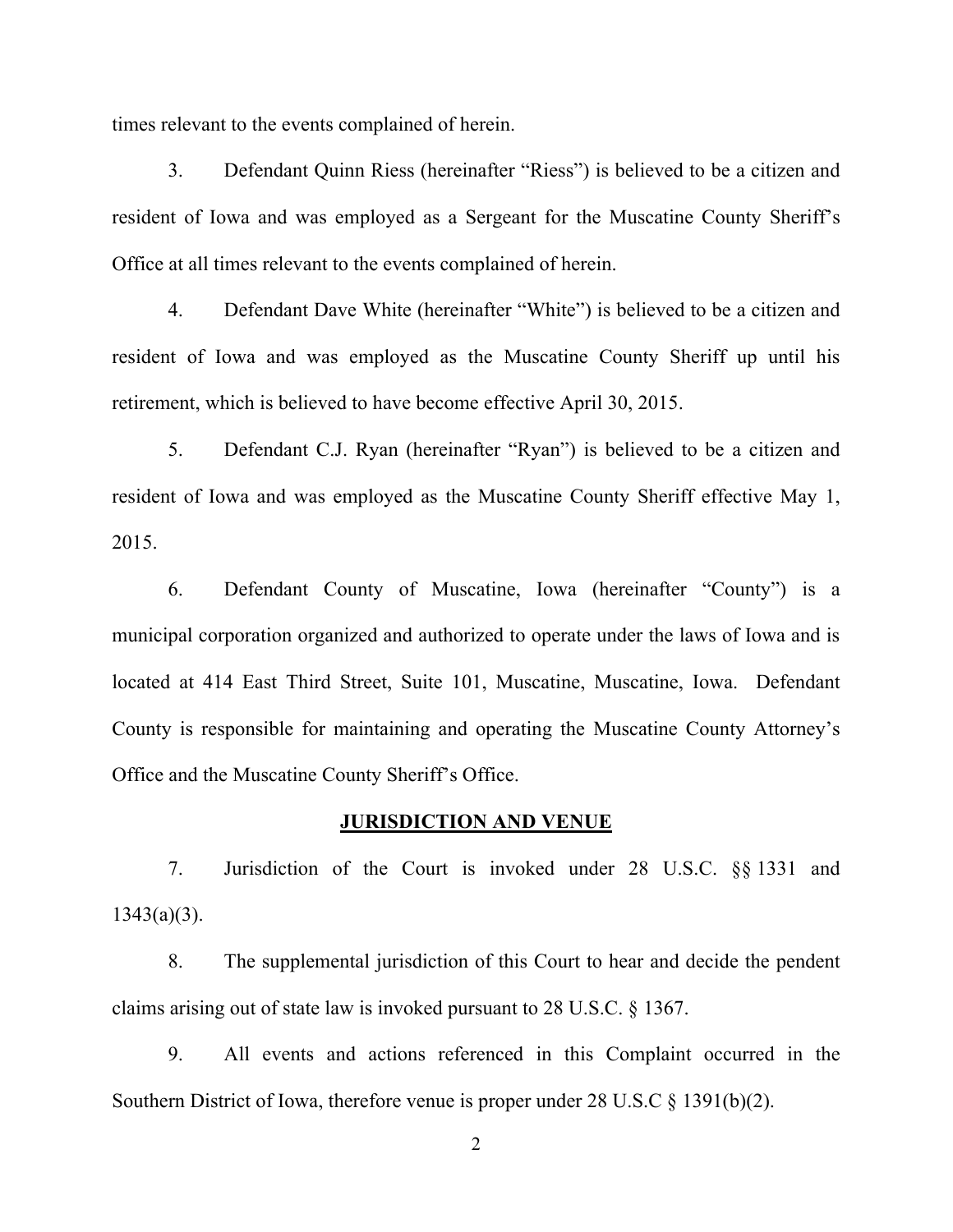#### **FACTUAL BACKGROUND**

10. Chris Ward worked as the City Manager for West Liberty, Iowa for nearly ten years, from January 2004 to October 2013.

11. Ward has a bachelor's degree in science and a master's degree in public administration.

12. While in West Liberty, Mr. Ward was appointed by Governor Culver to the City Finance Committee and was named to the Iowa League of Cities technology committee.

13. Based on information and belief, Ward is one of three African-American city managers within the State of Iowa.

14. Prior to the Ward's employment with West Liberty, the West Liberty City Council set electricity rates based upon a Cost of Purchased Energy Index of 2.4 cents per KW-HR in ordinance number 9-98 ("the 1998 Ordinance").

15. In 2007, the West Liberty City Council attempted to pass an ordinance that set electricity rates based upon a Cost of Purchased Energy Index of 3.1 cents per KW-HR ("the 2007 Ordinance").

16. The 2007 Ordinance did not repeal the 1998 Ordinance.

17. In 2013, the city's operative electricity rate was set to the rate stated in the 1998 Ordinance.

18. The rate set by the 1998 Ordinance was in place beginning in May 2013.

19. In October 2013, the West Liberty City Council terminated Ward's employment from his position as City Manager for West Liberty due to dissatisfaction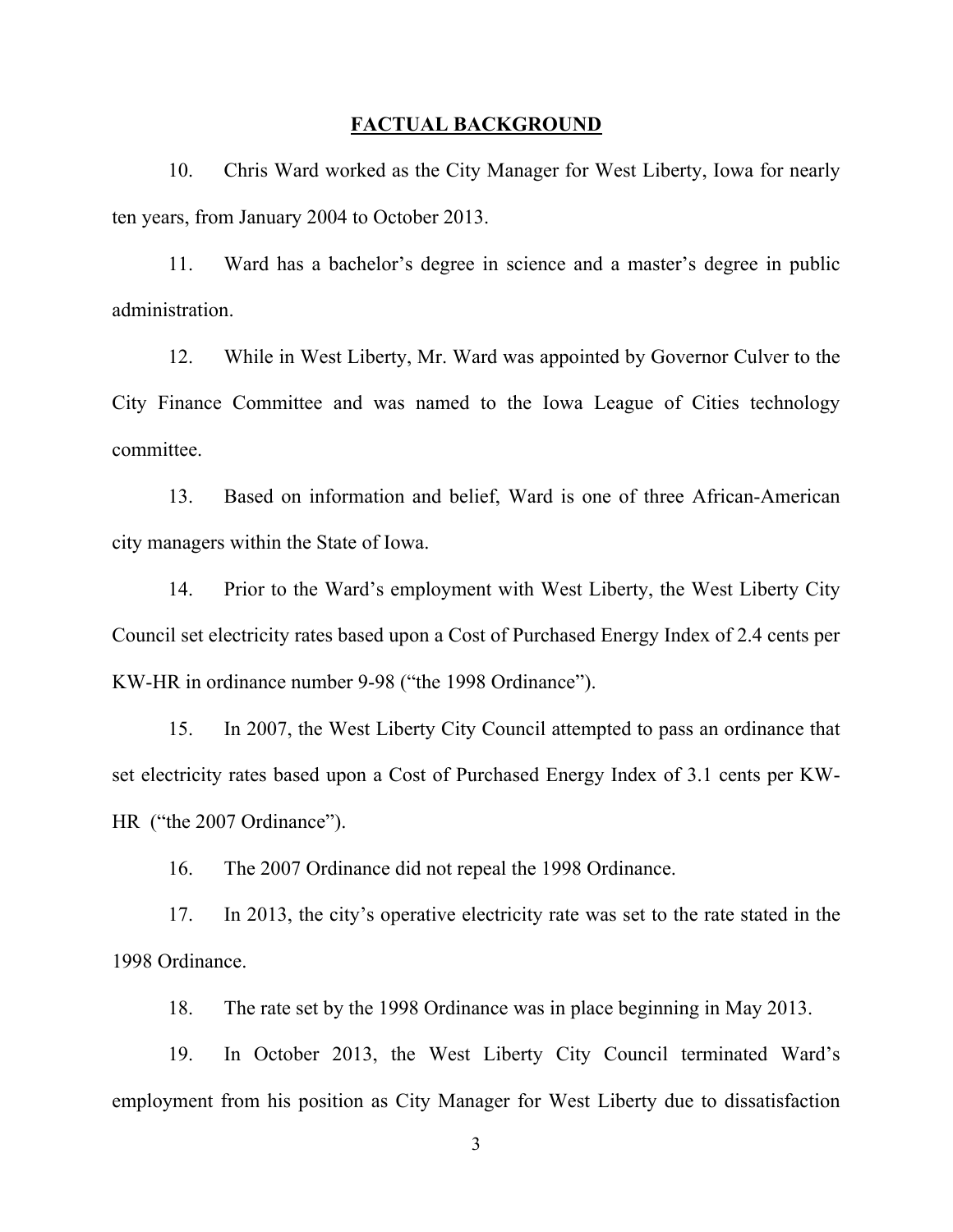with the city's recycling program.

20. Mr. Ward received four month's severance as a result of the termination of his employment.

21. After leaving West Liberty, Ward was hired as City Administrator for the City of Vinton, Iowa.

22. In January 2014, West Liberty's new City Manager determined the allegedly proper electricity rate should be based on the 2007 Ordinance, and therefore instructed the city's utility billing clerk to change the rate.

23. Changing the electricity rate to the rate set by the 2007 Ordinance resulted in less revenue to be collected by the City of West Liberty.

24. In October 2014, the Iowa Auditor of State issued a report on a special investigation of the City of West Liberty.

25. The Auditor's Report accepted that the 2007 Ordinance contained the correct Cost of Purchased Energy Index rate. The Auditor's Report therefore concluded that West Liberty had overbilled its customers from May 2013 to January 2014, the period during which the 1998 rate was assessed.

26. Following the Auditor's Report, the Muscatine County Sheriff's Office opened a criminal investigation into the West Liberty utility rates.

27. Defendant Quinn Riess, at that time a sergeant with the Muscatine County Sheriff's Office, conducted several interviews as a part of that investigation, including an interview with Chris Ward.

28. On or about February 18, 2015, Defendant Riess met with Defendant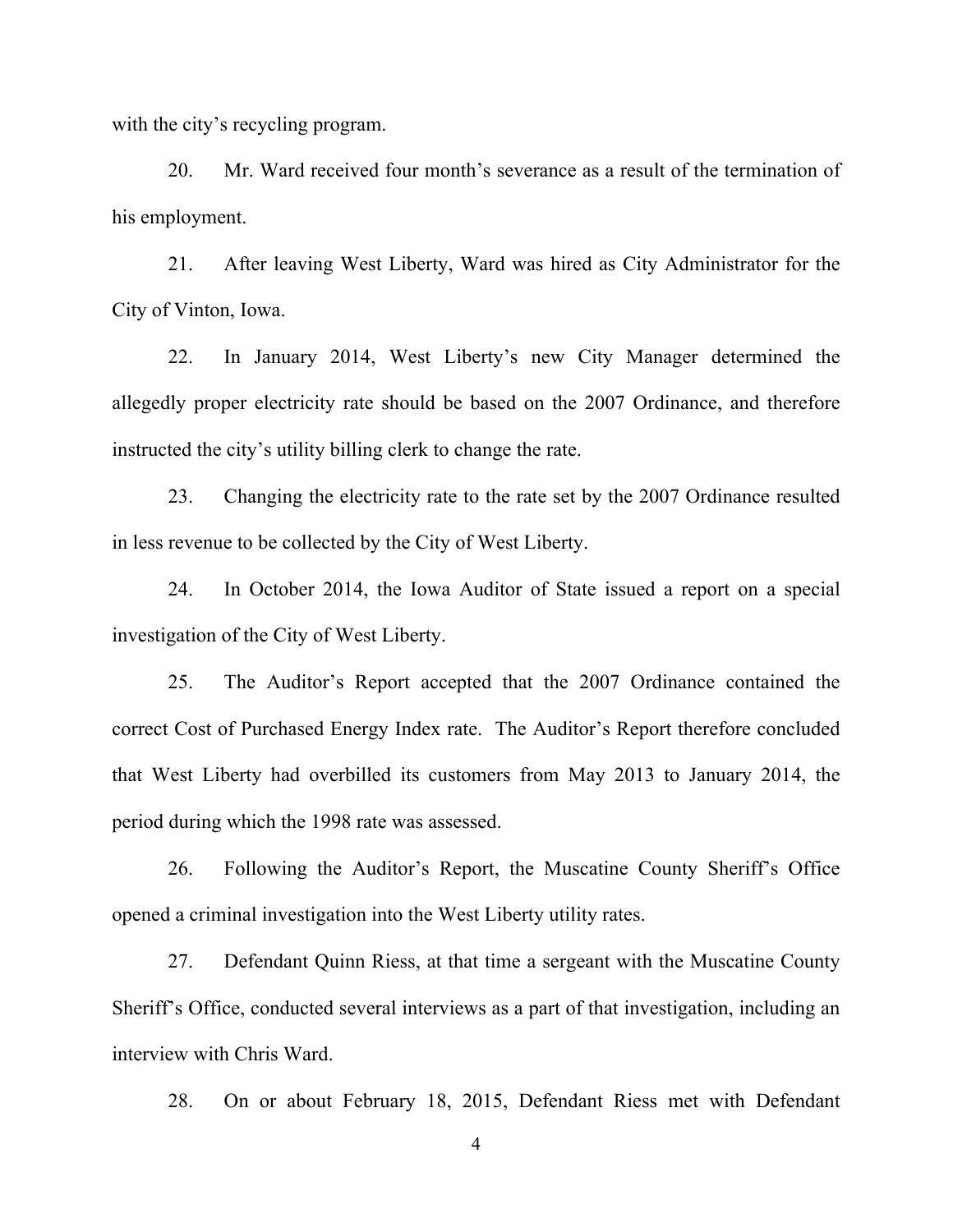Muscatine County Attorney Alan Ostergren regarding the information Riess had learned in his investigation.

29. Based on information and belief, Defendant Ostergren provided Defendant Riess legal advice at this meeting related to possible violations of the law committed by Ward.

30. On or about February 23, 2015, Defendant Riess's investigation resulted in a criminal complaint filed against Chris Ward, charging him with felonious misconduct in office, in violation of Iowa Code § 721.1(2), a class "D" felony.

31. According to the criminal complaint, "City utility rates can only be changed with permission of the City Council through the adoption of a city ordinance. No City Council permission/ordinance was given" for the May 2013 rate change.

32. News of the criminal complaint filed against Ward was widely reported by local media.

33. Specifically, as reported in an article published by KCRG, a local television station, Ward was said to have "100 percent" support from members of the Vinton City Council.

34. The KCRG article also indicated that the Vinton City Council would "explore the issue at a closed session" at its next regular council meeting on February 26.

35. Following a closed session of the Vinton City Council on February 26, another story from the Vinton Today newspaper reported that Ward had " 'unanimous' support" from the entire city council.

36. Following the publication of this story and the city council's meeting,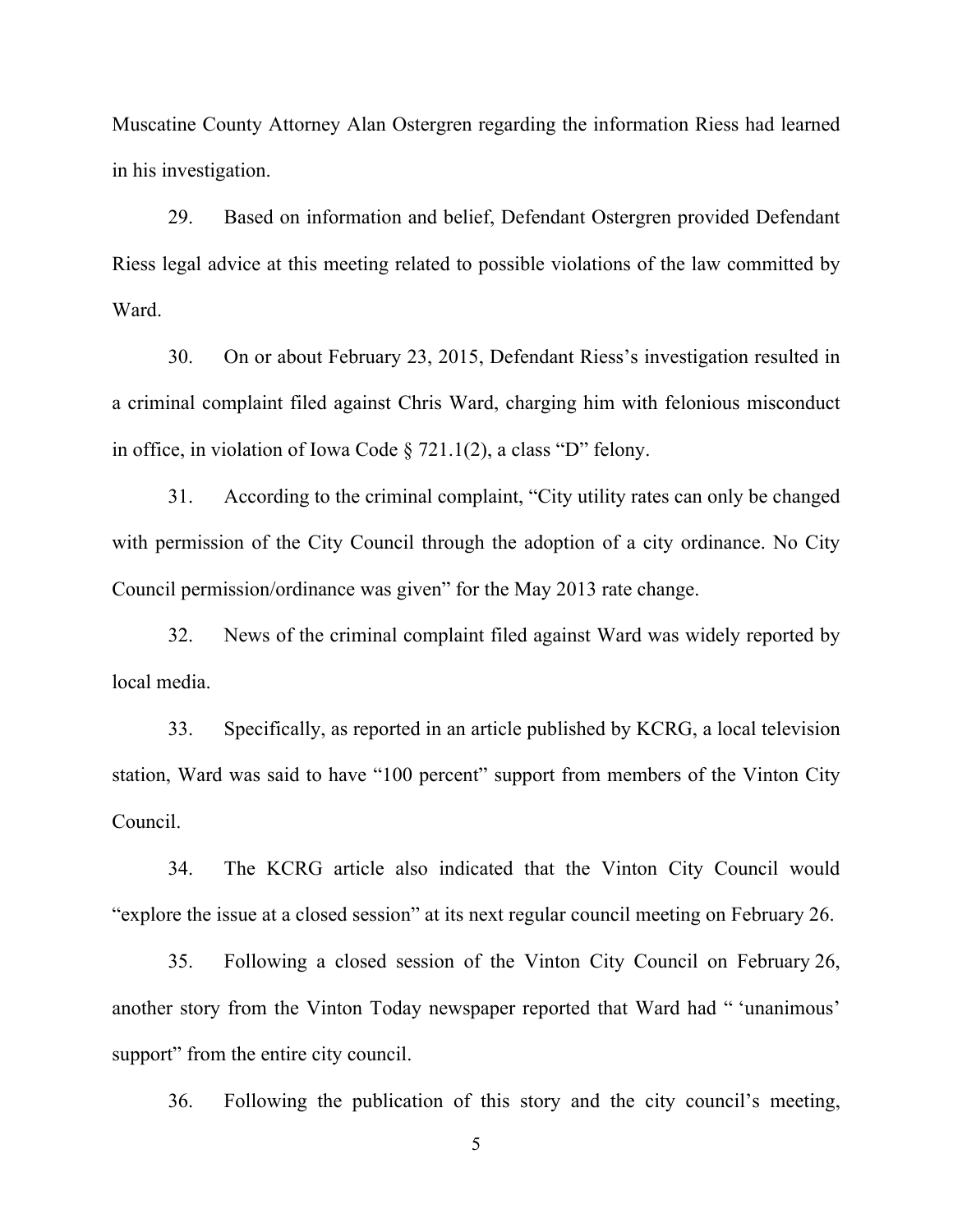Defendant Muscatine County Attorney Alan Ostergren sent an email to the Vinton City Attorney dated March 11, 2015.

37. The email contained Ostergren's unprompted and unrequested legal advice and analysis. Ostergren concluded the Vinton City Council had illegally convened a closed session to discuss Ward.

38. Specifically, Ostergren wrote that the closed session related to "Chris Ward's pending criminal charges filed by my office."

39. At the time Ostergren provided legal advice to the Vinton City Attorney, there were no pending criminal charges against Ward filed by the Muscatine County Attorney's Office.

40. Ostergren wrote to the Vinton City Attorney that he had "no desire to involve the city in an action to enforce the requirements of [Iowa's open meetings law]," and added that the City "could also be the subject of a complaint to the Iowa Public Information Board." ("IPIB").

41. Defendant Ostergren subsequently filed a formal complaint against the City of Vinton with the IPIB on or about April 2, 2015.

42. Ostergren's complaint alleged that the Vinton City Council had illegally convened a closed session to discuss Ward.

43. Ostergren's complaint further alleged that if the closed session was declared to be illegal, he wanted audio recordings and minutes of the closed session.

44. Ostergren's complaint was unanimously dismissed by the IPIB as legally insufficient.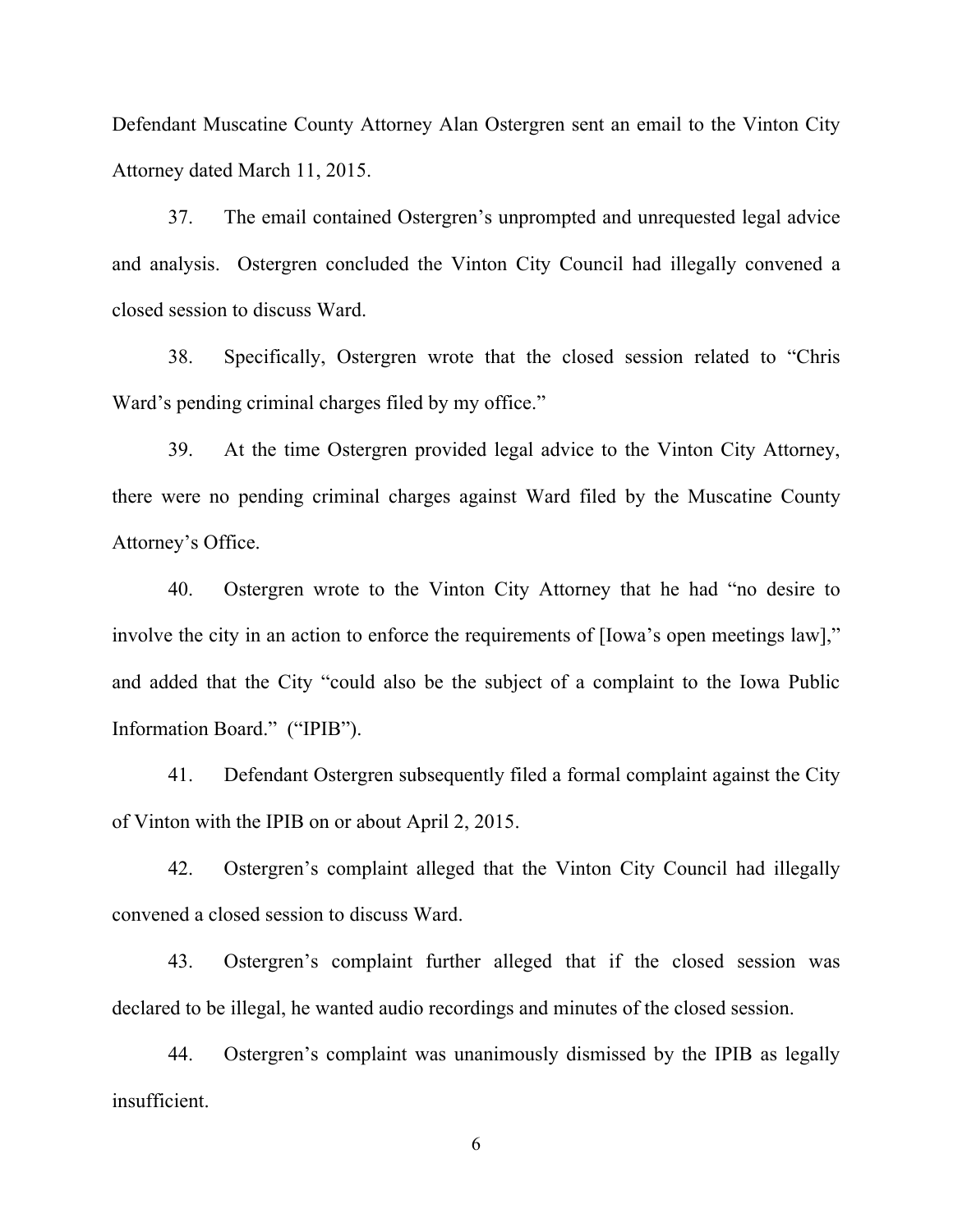45. In dismissing Ostergren's complaint, the IPIB noted there is no statutory authority to authorize the IPIB to release closed-session minutes or recordings.

46. The Vinton City Attorney and Ward accrued fees and costs as a result of Ostergren's complaint to the IPIB.

47. On March 30, 2015, Defendant Muscatine County Attorney Ostergren filed a trial information against Ward in the name and by the authority of the State of Iowa.

48. The trial information charged Ward with two crimes relating to the West Liberty utility rates: misconduct in office, a class "D" felony in violation of Iowa Code section 721.1(2), and third-degree fraudulent practices, an aggravated misdemeanor in violation of Iowa Code section 714.8(4) and 714.11.

49. In a recent Iowa Supreme Court opinion, the Court has questioned Ostergren's charging decisions, remarking that the federal–state relationship of immigration law would "literally be destroyed" if Ostergren's position was permitted. *State v. Martinez*, 896 N.W.2d 737, 757 (Iowa 2017); *see also id.* at 760 (Wiggins, J., concurring specially to "emphasize the issue of prosecutorial discretion").

50. Ward pled not guilty to both charges filed by Ostergren, and shortly thereafter filed a motion to dismiss the charges.

51. In the motion to dismiss, Ward argued that no criminal conduct had occurred because the 1998 Ordinance had not been validly repealed, and further, that the fraudulent-practices charge was multiplicitous.

52. In the briefing on the motion to dismiss, Ostergren agreed that as charged, Ward could not be convicted and/or sentenced on both charges listed in the trial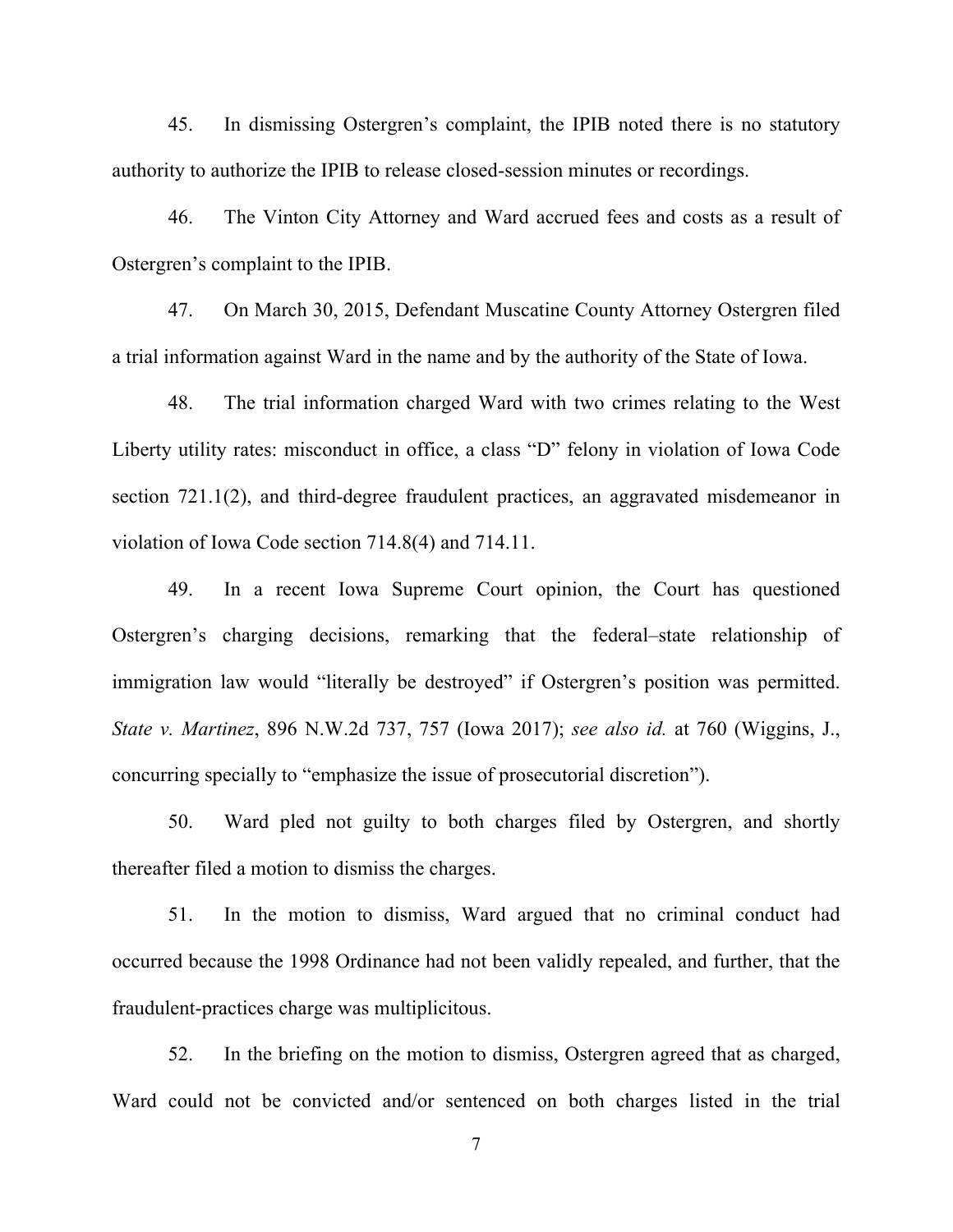information.

53. Ostergren stated he only charged Ward with third-degree fraudulent practices so that Ward could "plead guilty and not have to plead to a felony." Ostergren agreed the third-degree fraudulent practices charge was duplicitous of the misconduct in office charge and should be dismissed.

54. On August 3, 2015, the district court dismissed the fraudulent-practices charge as multiplicitous.

55. The court denied the motion to dismiss on the felony misconduct-in-office charge.

56. Ward sought interlocutory review of the denial of his motion to dismiss. Ward's Application for Interlocutory Appeal and Discretionary Review was granted by the Iowa Supreme Court. The Iowa Supreme Court transferred the appeal to the Iowa Court of Appeals.

57. In a decision filed March 8, 2017, the Iowa Court of Appeals unanimously reversed the district court and remanded for dismissal of the charge of misconduct in office. *State v. Ward*, 899 N.W.2d 739 (Iowa Ct. App. 2017) (unpublished). As the Iowa Court of Appeals concluded: "The State conceded West Liberty's 2007 ordinance did not properly repeal the 1998 ordinance, yet charged Ward with a crime predicated on repeal of the 1998 ordinance. This was error." *Id.* at \*4.

58. In its opinion, the Court of Appeals noted "[t]he State did not assert Ward pocketed the overage" of utility fees, but instead Ostergren "simply charged that Ward's reliance on the 1998 ordinance amounted to falsification of a public record." *Id.* at \*1.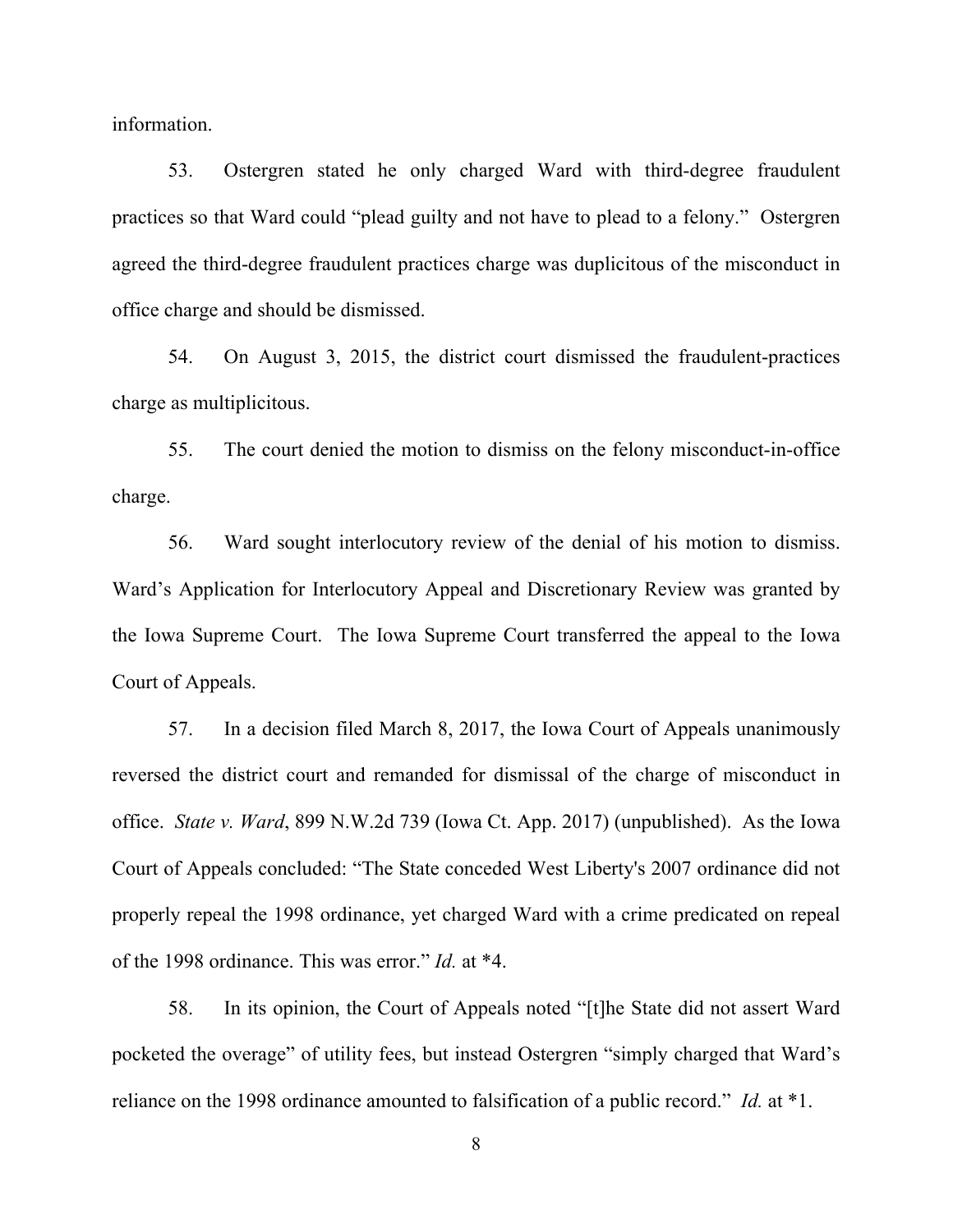59. Procedendo issued July 27, 2017 and the district court dismissed the charge of misconduct in office that same date.

60. Because of the charges filed, Ward endured mental and emotional distress, from which he continues to suffer.

61. He also suffers from, and will continue to suffer from, damage to his reputation as a city administrator.

62. Ward has been forced to incur expenses in defending himself against the criminal charges to clear his name.

#### **CAUSES OF ACTION**

### **COUNT I CIVIL RIGHTS VIOLATION PURSUANT TO 42 U.S.C. § 1983 VIOLATION OF FOURTH AND/OR FOURTEENTH AMENDMENT TO THE UNITED STATES CONSTITUTION** *Right to be Free from Unreasonable Restraints on Personal Liberty (Against Defendants Ostergren and Riess)*

63. Plaintiff repleads paragraphs one (1) through sixty-two (62) as if fully set forth herein.

64. Defendants Ostergren and Riess are persons for the purpose of a Section 1983 action for damages.

65. At all times material hereto, Defendants Ostergren and Riess' actions and/or omissions were made under the color of authority and law as officials of Muscatine County.

66. Beginning in February 2015 until the dismissal of all charges filed against Ward, Defendants Ostergren and Riess caused and /or engaged in a pattern of conduct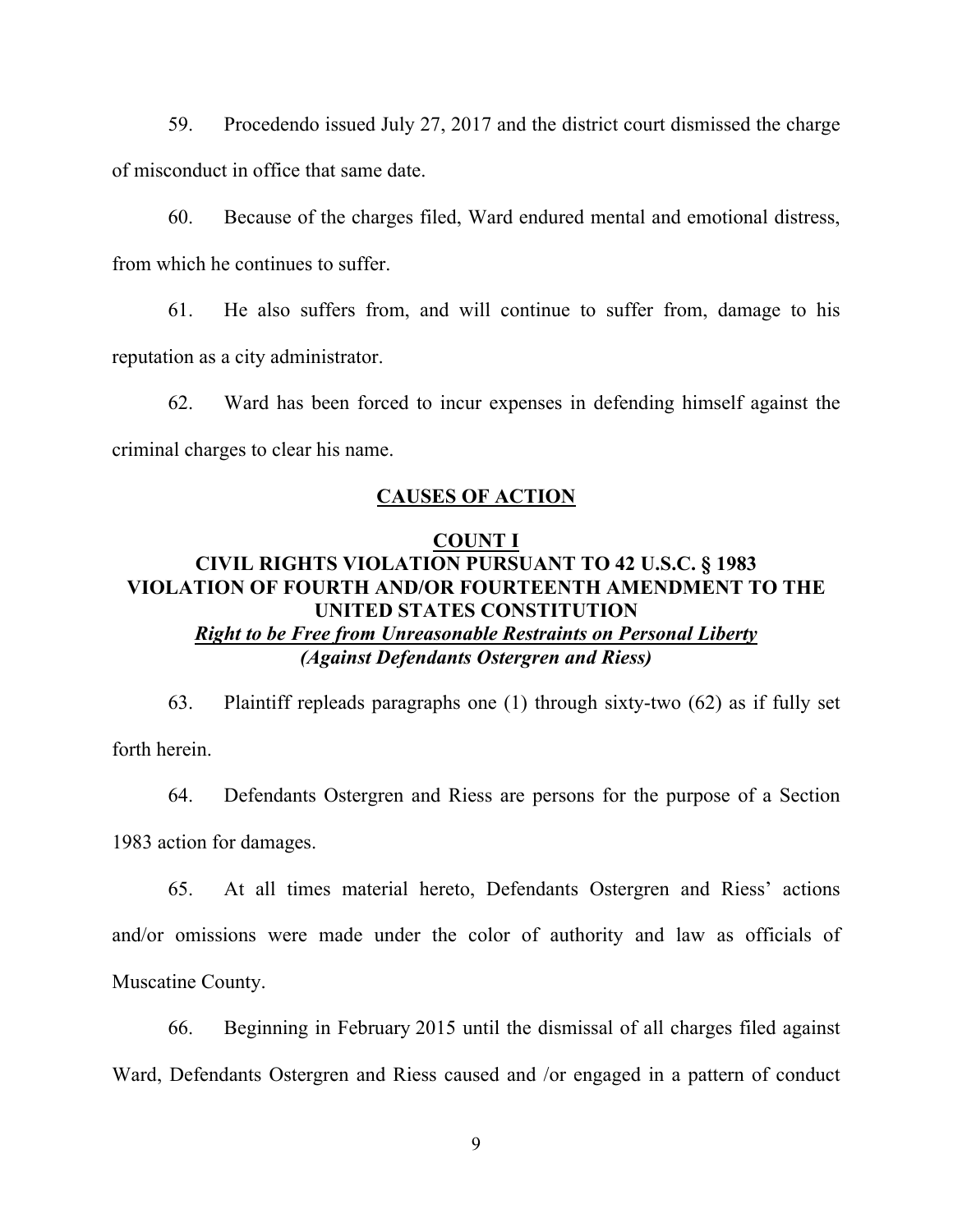that violated Chris Ward's clearly established constitutional right to be free from unreasonable restraints on personal liberty, to wit: by filing a meritless complaint to the IPIB; maliciously charging Ward by criminal complaint with law violations unsupported by probable cause; maliciously charging Ward by trial information with law violations unsupported by probable cause; and/or prosecuting Ward using a multiplicitous trial information.

67. Ostergren and Riess's prosecution of Ward ended favorably for Ward, with the IPIB complaint being unanimously dismissed and criminal charges being dismissed as a matter of law following a successful motion to dismiss and interlocutory appeal to the Iowa Court of Appeals.

68. Quinn Riess and Alan Ostergren acted without probable cause.

69. Based upon the facts known to Riess, no reasonable officer could believe probable cause existed to file a criminal complaint against Ward.

70. Based upon the facts known to Ostergren, no reasonable prosecutor could believe probable cause existed to file a trial information unsupported by probable cause and multiplicitous in form.

71. Ostergren and Riess acted with malice.

72. Ostergren and Riess violated Ward's Fourth and/or Fourteenth Amendment Right to the United States Constitution to be free from unreasonable restraints on personal liberty.

73. Ostergren and Riess demonstrated a deliberate indifference to and/or reckless disregard of Ward's civil and constitutional rights by their unlawful and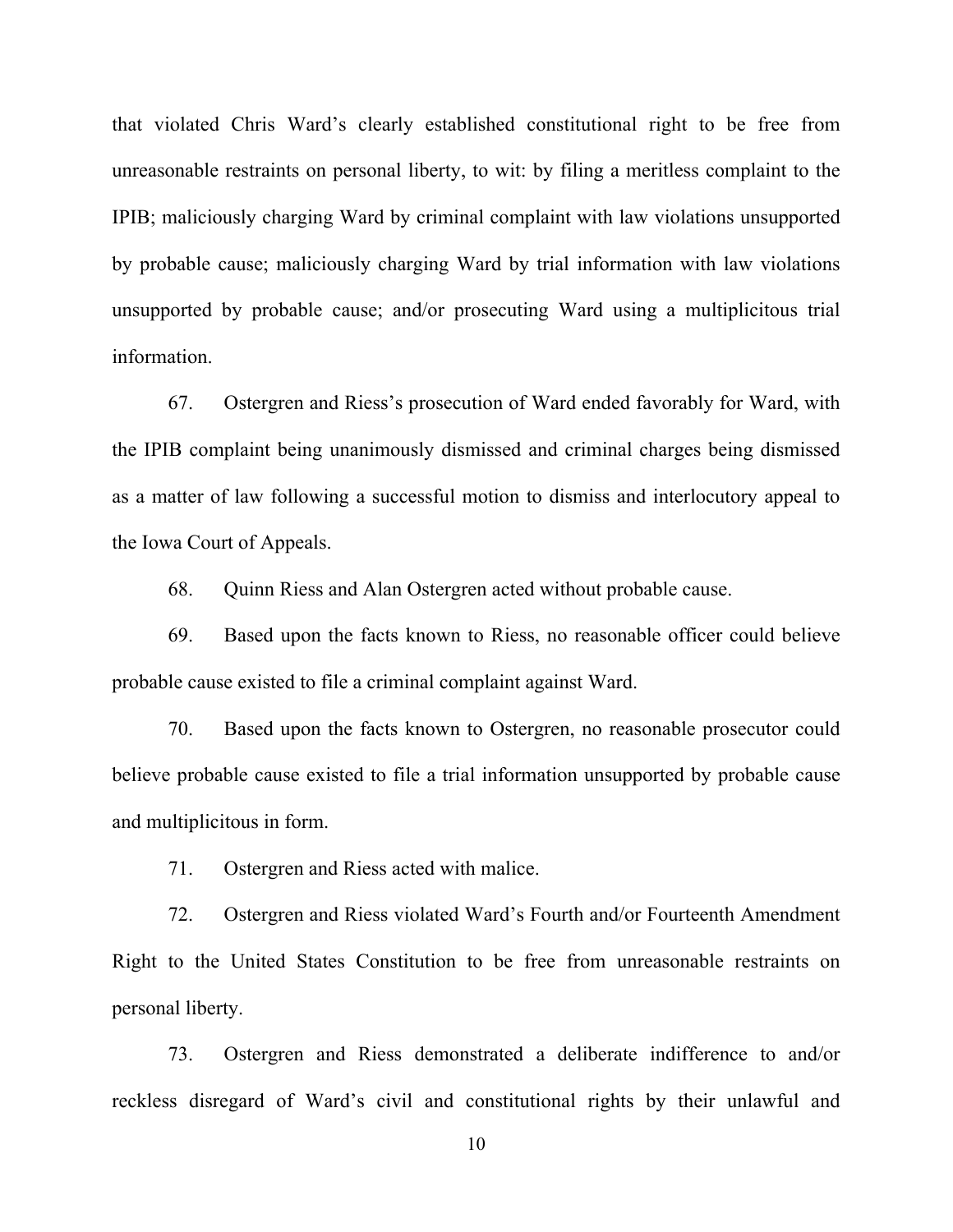malicious prosecution of Ward.

74. The prosecution was a cause of damages to Ward, including attorney fees and costs associated with defending against the criminal charges.

75. Ostergren and Riess' actions were willful, wanton, unlawful, and in gross disregard of Ward's civil rights, justifying an award of punitive damages.

76. As a direct and proximate result of Defendants Ostergren and Riess' illegal and unjustified conduct, Ward was injured and is entitled to recover for what he has suffered in the past and will suffer in the future suffer, including:

- a. Deprivation of his constitutional rights;
- b. Humiliation, degradation, public ridicule, loss of personal reputation, and past and future emotional distress;
- c. Actual and compensatory damages, including but not limited to past, present and future pain and suffering, all expenses associated with defense of the criminal action, and other economic losses;
- d. Punitive damages;
- e. All expenses associated with the prosecution of the instant action, including, but not limited to, court costs, anticipated discovery expenses, anticipated expert expenses, and the maximum legally allowable judgment interest; and
- f. Any other expenses allowed by federal or state law, including but not limited to reasonable attorney's fees and costs pursuant to 42 U.S.C. § 1988.

**WHEREFORE** the Plaintiff, Chris Ward, prays for Judgment against Defendants

Ostergren and Riess as follows:

a. Compensation for violation of his constitutional rights, pain, suffering, mental anguish, and humiliation; and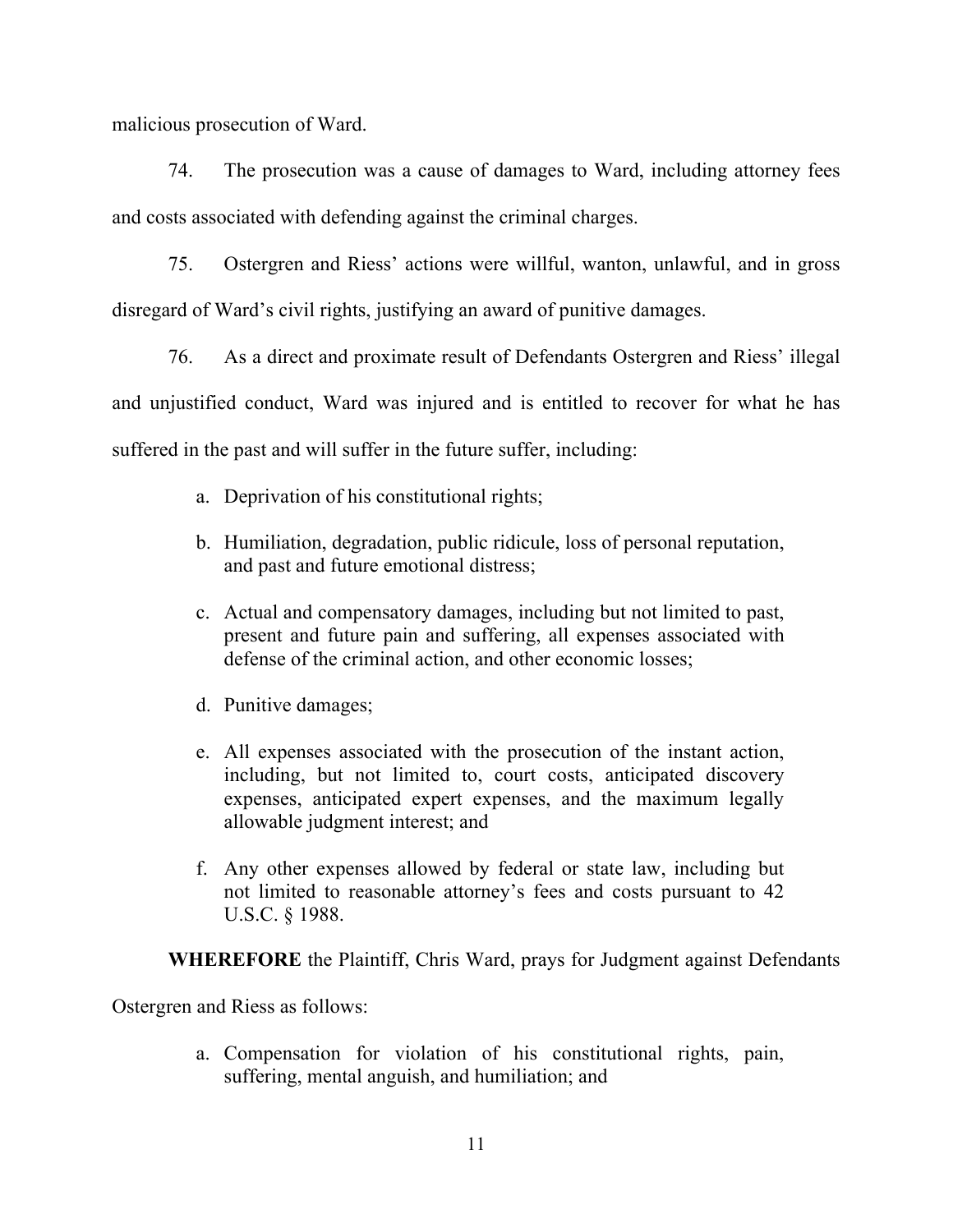- b. Plaintiff's cost in this action, including reasonable attorney fees and costs pursuant to 42 U.S.C. § 1988;
- c. Punitive damages; and
- d. Such relief as the Court deems just and equitable.

### **COUNT II CIVIL RIGHTS VIOLATION PURSUANT TO 42 U.S.C § 1983 VIOLATION OF FOURTH AMENDMENT AND/OR FOURTEENTH AMENDMENT TO THE UNITED STATES CONSTITUTION** *Monell Liability for Unreasonable Restraints on Personal Liberty (Against Defendant Muscatine County)*

77. Plaintiff repleads paragraphs one (1) through seventy-six (76) as if fully set forth herein.

78. Defendant Muscatine County is a person for purposes of a Section 1983 action for damages.

79. At all times material hereto, Defendant Alan Ostergren's acts and/or omissions were made under the color of authority as the county attorney for Defendant County.

80. As county attorney, Ostergren is responsible for reviewing criminal complaints filed by law enforment officers within Muscatine County and charging individuals with violations of Iowa law in the name and by the authority of the State of Iowa.

81. Muscatine County failed to establish and/or maintain, and/or enforce official county policies, patterns, practices, or customs for determining when probable cause exists to charge individuals with law violations as well as training prosecutors on lawful charging and incarceration decisions.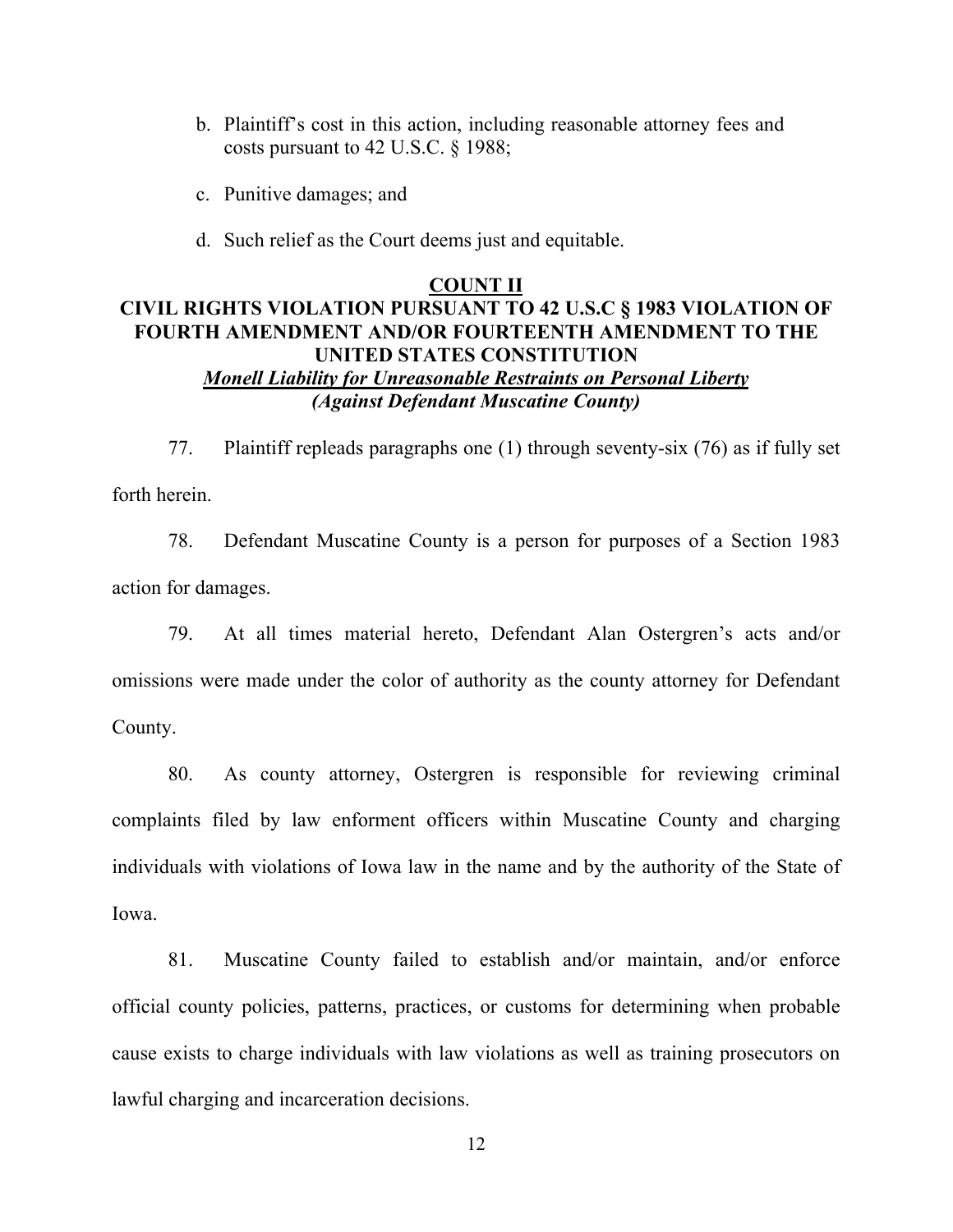82. Prior to the events described *supra*, Muscatine County deliberately and with reckless disregard for the constitutional rights of its citizens failed to establish an adequate and sufficient policy and procedure for training or supervising prosecutors within the county attorney's office regarding reviewing reviewing criminal complaints filed by law enforcement officers and charging individuals with law violations.

83. Prior to the events described *supra*, Muscatine County deliberately and with reckless disregard for the constitutional rights of its citizens failed to adequately and sufficiently train and/or supervise prosecutors within the county attorney's office regarding reviewing criminal complaints filed by law enforcement officers and charging individuals with law violations.

84. The customs and practices of Muscatine County were ones which involved the failure to initiate policies to ensure its citizens are charged only with violations of the law that are supported by probable cause, not multiplicitous, and/or have an adequate and independent basis in the law to support a conviction.

85. The acts and/or omissions of Muscatine County regarding prosecutor and citizen interactions amounted to deliberate indifference to the rights and safety of citizens, including Ward.

86. The actions and/or omissions of Muscatine County intruded upon Ward's right to be free from being law violations that were multiplicitous, baseless, and/or unsupported by probable cause.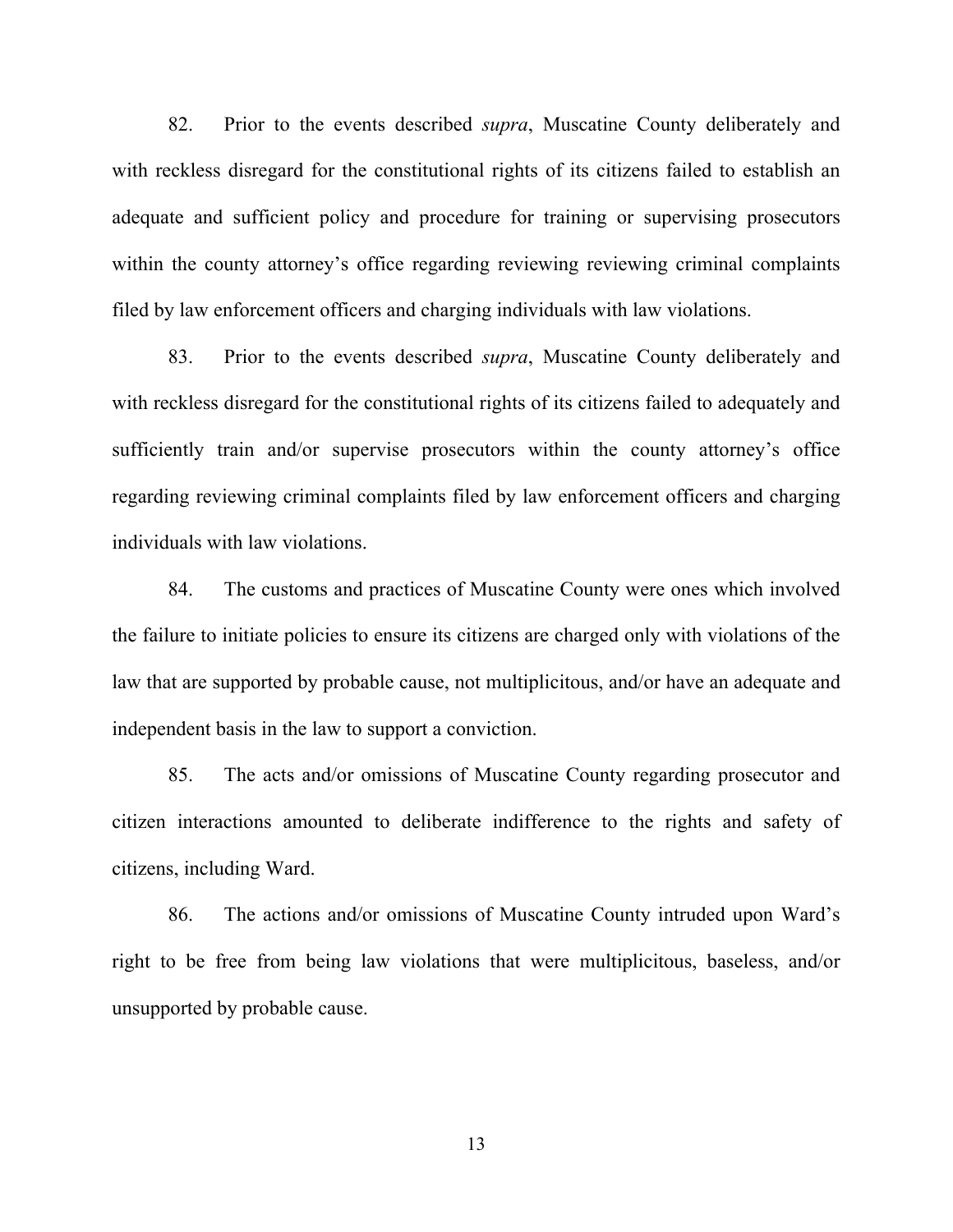87. The failure of Muscatine County to implement effective policies, patterns, practices, and/or customs was a moving force behind, and effectively caused, Defendant Ostergren to violate Ward's constitutional rights.

88. Muscatine County's actions were willful, wanton, unlawful, and in gross disregard of Ward's civil rights, justifying an award of punitive damages.

89. As a direct and proximate result of Muscatine County's illegal and unjustified conduct, Ward was injured and is entitled to recover for what he has suffered in the past and will suffer in the future suffer, including:

- a. Deprivation of his constitutional rights;
- b. Humiliation, degradation, public ridicule, loss of personal reputation, and past and future emotional distress;
- c. Actual and compensatory damages, including but not limited to past, present and future pain and suffering, all expenses associated with defense of the criminal action, and other economic losses;
- d. Punitive damages;
- e. All expenses associated with the prosecution of the instant action, including, but not limited to, court costs, anticipated discovery expenses, anticipated expert expenses, and the maximum legally allowable judgment interest; and
- f. Any other expenses allowed by federal or state law, including but not limited to reasonable attorney's fees and costs pursuant to 42 U.S.C. § 1988.

**WHEREFORE** the Plaintiff, Chris Ward, prays for Judgment against Defendant

Muscatine County as follows:

a. Compensation for violation of his constitutional rights, pain, suffering, mental anguish, and humiliation; and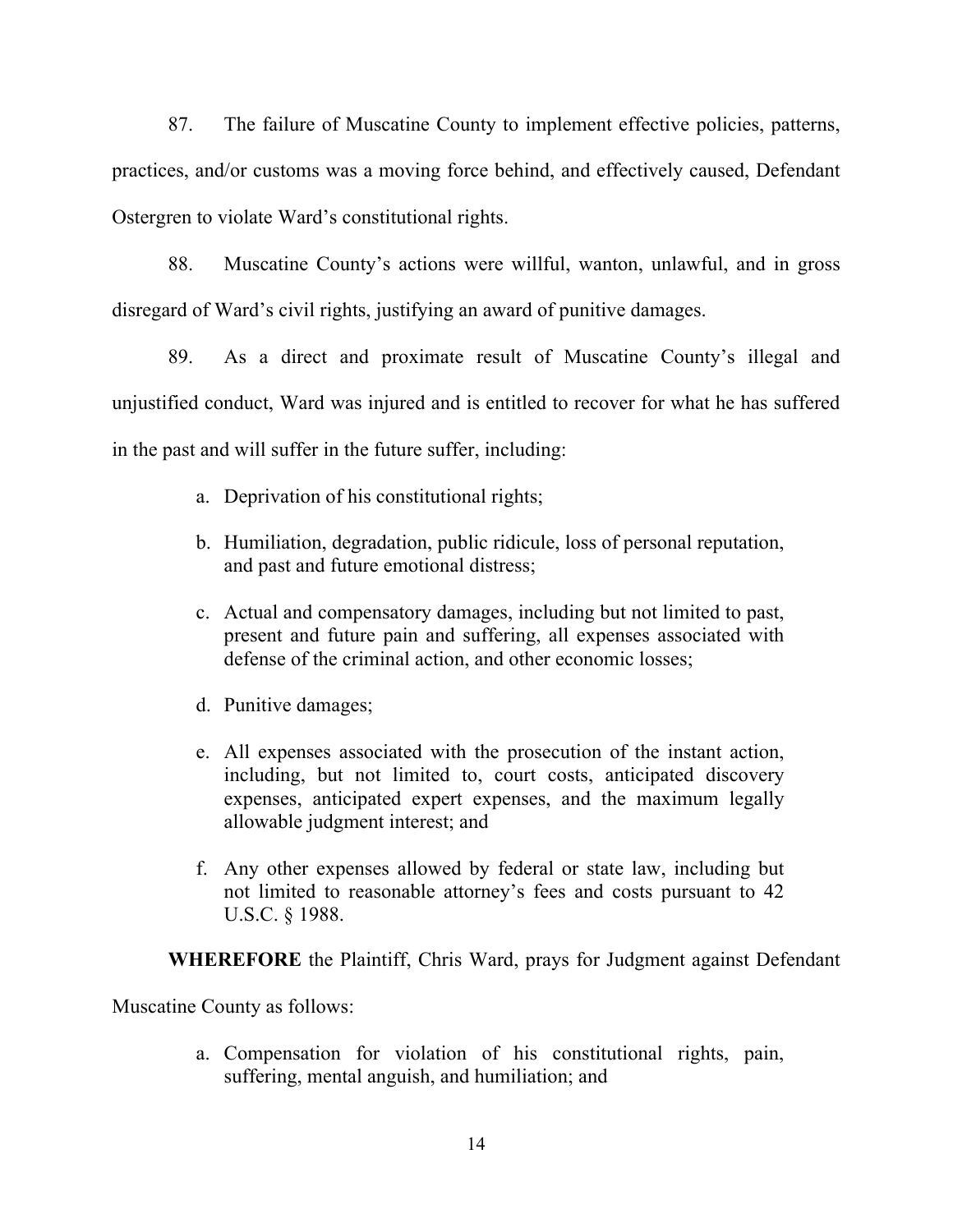- b. Plaintiff's cost in this action, including reasonable attorney fees and costs pursuant to 42 U.S.C. § 1988;
- c. Punitive damages; and
- d. Such relief as the Court deems just and equitable.

### **COUNT III VIOLATION OF ARTICLE I, SECTION EIGHT OF THE IOWA CONSTITUTION** *Right to be Free from Unreasonable Restraints on Personal Liberty (Against Defendants Ostergren and Riess)*

90. Plaintiff repleads paragraphs one (1) through eighty-nine (89) as if fully set forth herein.

91. At all times material hereto, Defendants Ostergren and Riess' actions and/or omissions were made under the color of authority and law as officials of Muscatine County.

92. Beginning in February 2015 until the dismissal of all charges filed against Ward, Defendants Ostergren and Riess caused and /or engaged in a pattern of conduct that violated Chris Ward's clearly established constitutional right to be free from unreasonable restraints on personal liberty, to wit: by filing a meritless complaint to the IPIB; maliciously charging Ward by criminal complaint with law violations unsupported by probable cause; maliciously charging Ward by trial information with law violations unsupported by probable cause; and/or prosecuting Ward using a multiplicitous trial information.

93. Ostergren and Riess's prosecution of Ward ended favorably for Ward, with the IPIB complaint being unanimously dismissed and criminal charges being dismissed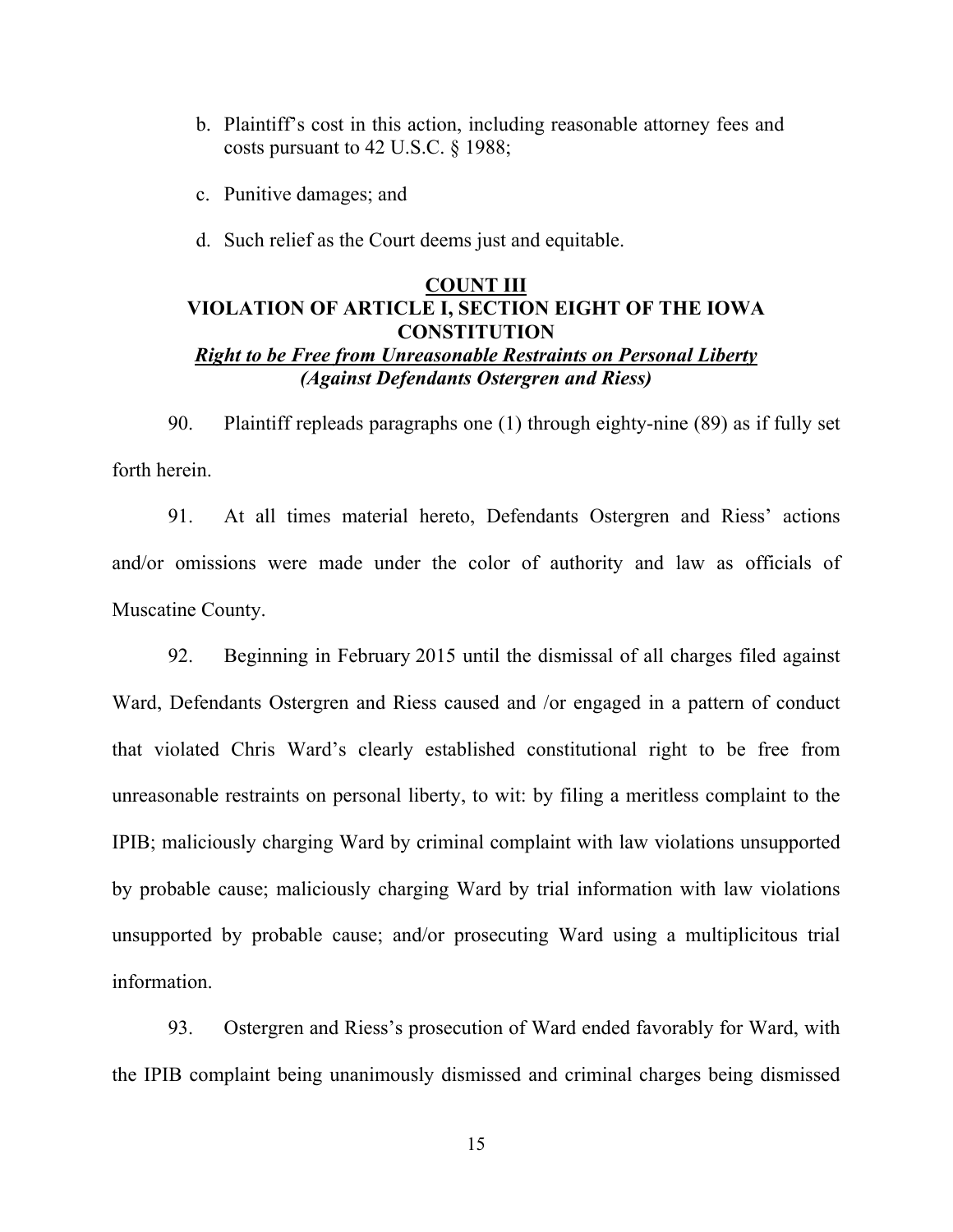as a matter of law following a successful motion to dismiss and interlocutory appeal to the Iowa Court of Appeals.

94. Quinn Riess and Alan Ostergren acted without probable cause.

95. Based upon the facts known to Riess, no reasonable officer could believe probable cause existed to file a criminal complaint against Ward.

96. Based upon the facts known to Ostergren, no reasonable prosecutor could believe probable cause existed to file a trial information unsupported by probable cause and multiplicitous in form.

97. Ostergren and Riess acted with malice.

98. Ostergren and Riess violated Ward's Right under Article I, Section 8 of the Iowa Constitution to be free from unreasonable restraints on personal liberty.

99. Ostergren and Riess demonstrated a deliberate indifference to and/or reckless disregard of Ward's state civil and constitutional rights by their unlawful and malicious prosecution of Ward.

100. The prosecution was a cause of damages to Ward, including attorney fees and costs associated with defending against the criminal charges.

101. Defendants' actions were willful, wanton, unlawful, and in gross disregard of Ward's civil rights, justifying an award of punitive damages.

102. Ward hereby requests reasonable attorney fees and costs associated with prosecuting this action as Defendants' violation of his state constitutional right was oppressive, conniving, harsh, cruel, and/or tyrannical.

103. As a direct and proximate result of the Defendants' illegal and unjustified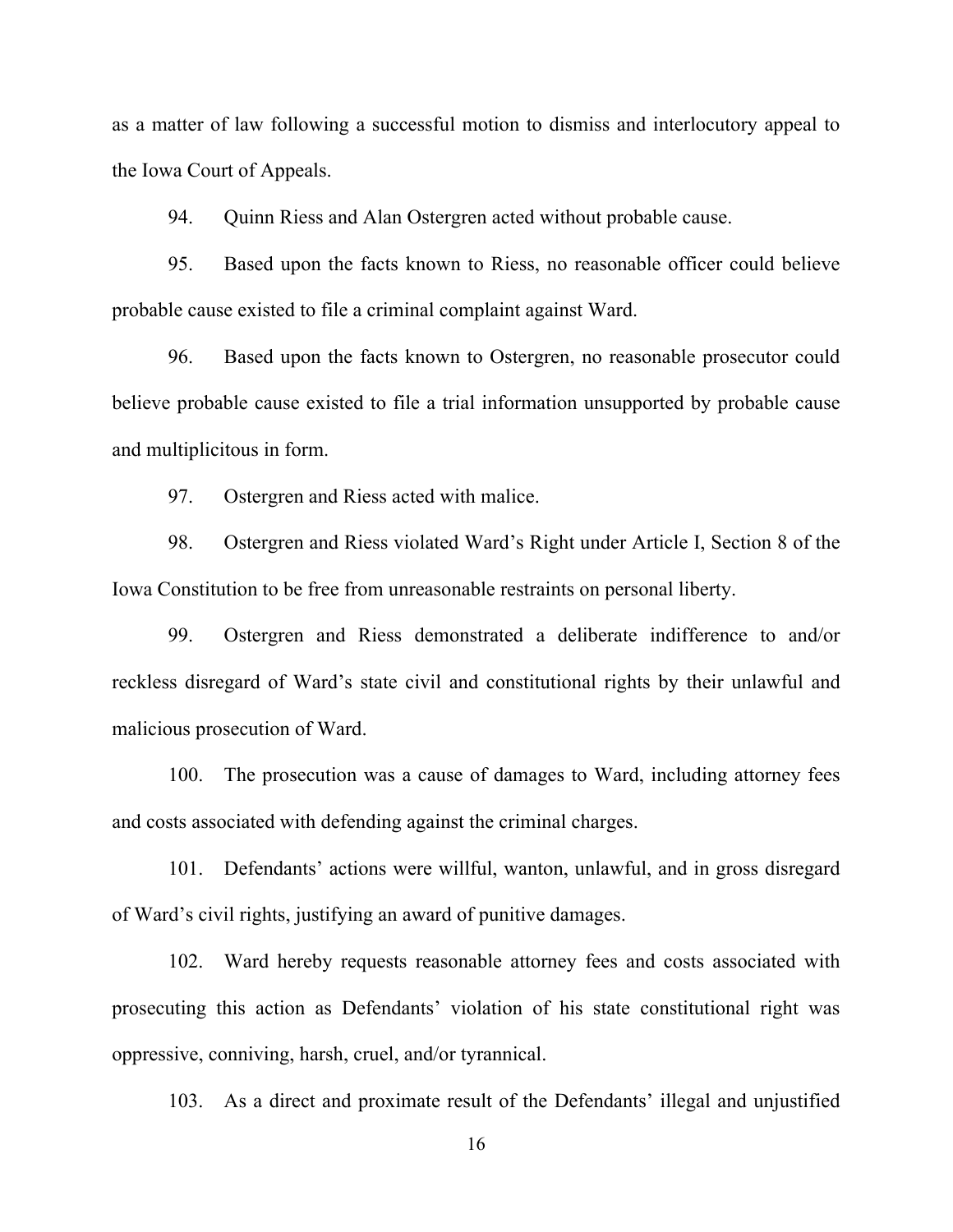conduct, Ward was injured and is entitled to recover for what he has suffered in the past

and will suffer in the future suffer, including:

- a. Deprivation of his constitutional rights;
- b. Humiliation, degradation, public ridicule, loss of personal reputation, and past and future emotional distress;
- c. Actual and compensatory damages, including but not limited to past, present and future pain and suffering, all expenses associated with defense of the criminal action, and other economic losses;
- d. Punitive damages;
- e. All expenses associated with the prosecution of the instant action, including, but not limited to, court costs, anticipated discovery expenses, anticipated expert expenses, and the maximum legally allowable judgment interest; and
- f. Any other expenses allowed by federal or state law, including but not limited to reasonable attorney's and costs at common law.

**WHEREFORE** the Plaintiff, Chris Ward, prays for Judgment against the

aforementioned Defendants as follows:

- a. Actual, compensatory, consequential, and all other allowable damages against Defendants in an amount yet to be determined;
- b. Plaintiff's cost in this action, including reasonable attorney's fees and costs at common law;
- c. Punitive damages; and
- d. Such relief as the Court deems just and equitable.

#### **COUNT IV MALICIOUS PROSECUTION**

## *(Against Alan Ostergren and Quinn Riess, individually and in their official capacities)*

104. Plaintiff repleads paragraphs one (1) through one-hundred-three (103) as if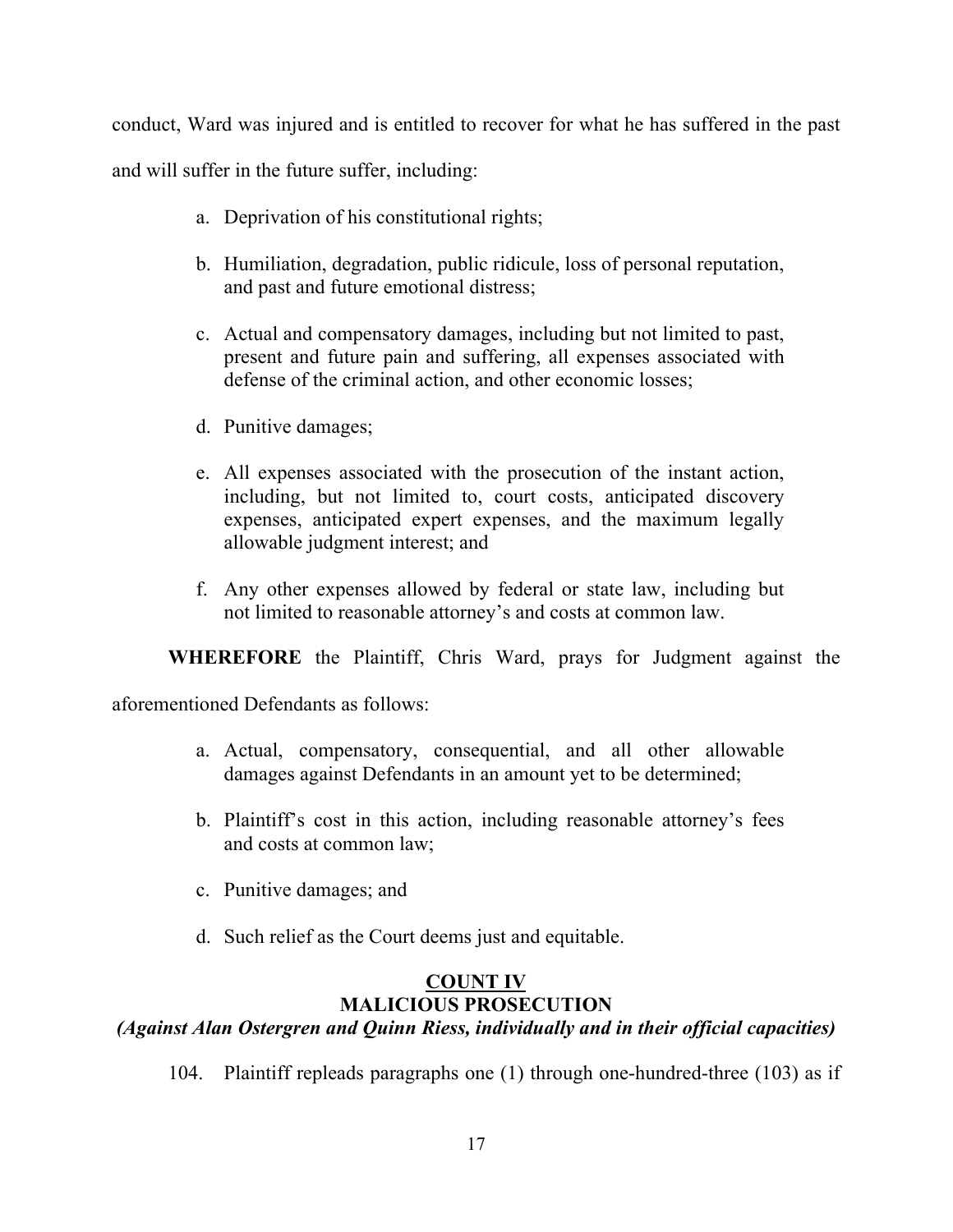fully set forth herein.

105. Chris Ward was prosecuted in a criminal proceeding in *State v. Ward*, Muscatine County Case No. FECR052655, beginning on or about February 20, 2015.

106. Quinn Riess caused this prosecution by preparing and filing a criminal complaint against Ward.

107. Alan Ostergren caused this prosecution by preparing and filing a trial information against Ward that contained duplicitous charges.

108. The prosecution ended favorably for Ward, with charges being dismissed as a matter of law following a successful motion to dismiss and interlocutory appeal to the Iowa Court of Appeals.

109. Quinn Riess and Alan Ostergren acted without probable cause.

110. Based upon the facts known to Riess and Ostergren, no reasonable officer or prosecutor could believe probable cause existed to charge Ward with the offenses charged.

111. Riess and Ostergren acted with malice.

112. The prosecution was a cause of damages to Ward, including attorney fees and costs associated with defending against the criminal charges.

113. Riess and Ostergren's actions were willful, wanton, unlawful, and in gross disregard of Ward's rights and reputation, justifying an award of punitive damages.

114. Plaintiff hereby requests reasonable attorney fees and costs associated with prosecuting this action as Defendants' behavior was oppressive, conniving, harsh, cruel, and/or tyrannical.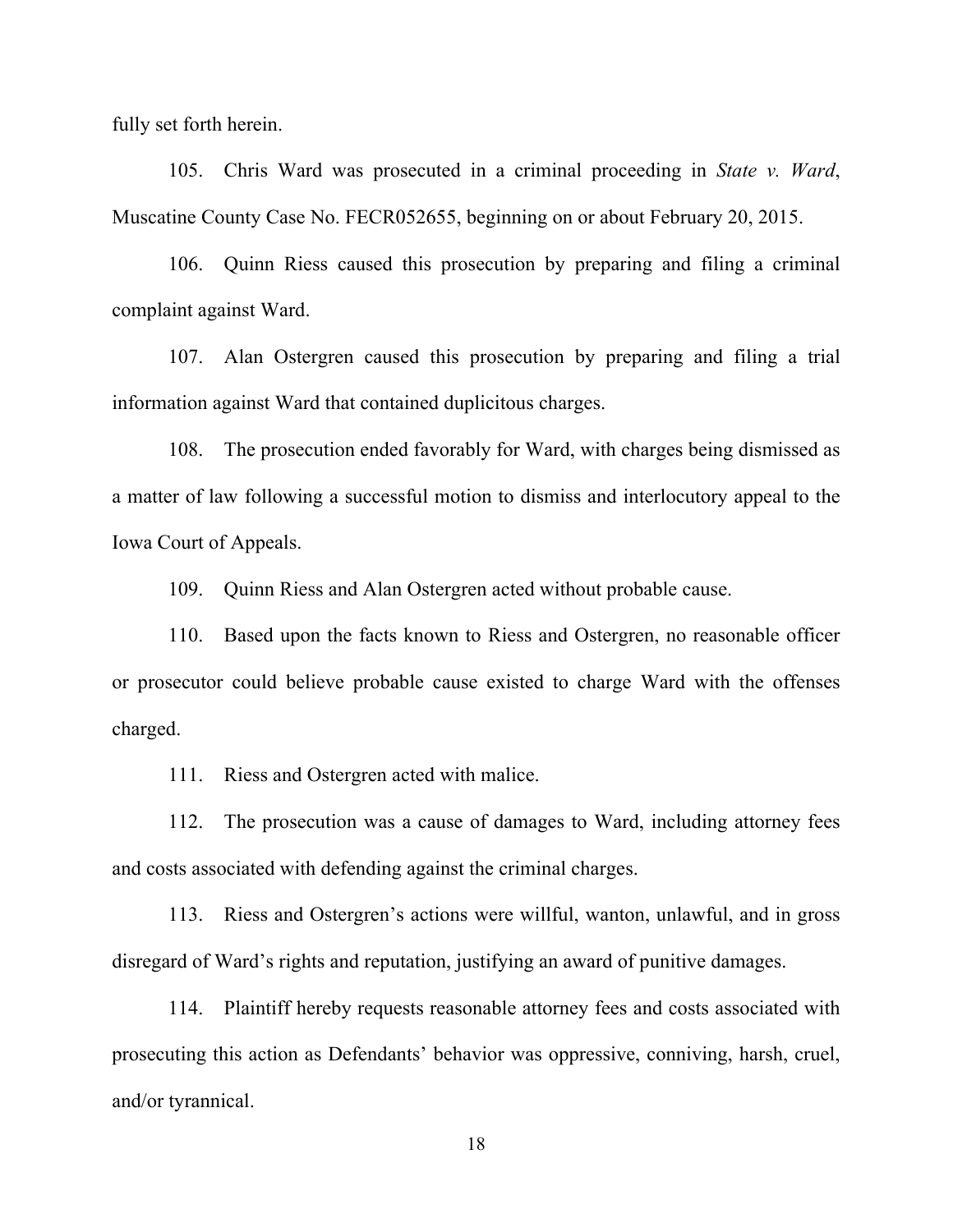**WHEREFORE** the Plaintiff, Chris Ward, prays for Judgment against Defendants

Ostergren and Riess as follows:

- a. Compensation in an amount which will fully and fairly compensate him for his mental and emotional injuries and damages;
- b. Plaintiff's cost in this action, including attorney fees and interest and costs as allowed by law;
- c. Punitive damages; and
- d. Such other relief as may be just under the circumstances.

### **COUNT V ABUSE OF PROCESS** *(Against Defendant Ostergren, individually and in his official capacity)*

115. Plaintiff repleads paragraphs one (1) through one-hundred-fourteen (114) as if fully set forth herein.

116. On or about March 30, 2015, Defendant Ostergren intentionally used the criminal legal process against Ward by preparing and filing a multiplicitous two-count trial information against Ward.

117. Ostergren used the criminal legal process primarily to extort Ward into pleading guilty to a charged multiplicitous lesser-included offense, and not for its intended use.

118. Ostergren's use of the legal process for the improper purpose was a cause of Ward's damages, including attorney fees and costs associated with defending against the multiplicitous criminal charge.

119. Ostergren's actions were willful, wanton, unlawful, and in gross disregard of Ward's rights and reputation, justifying an award of punitive damages.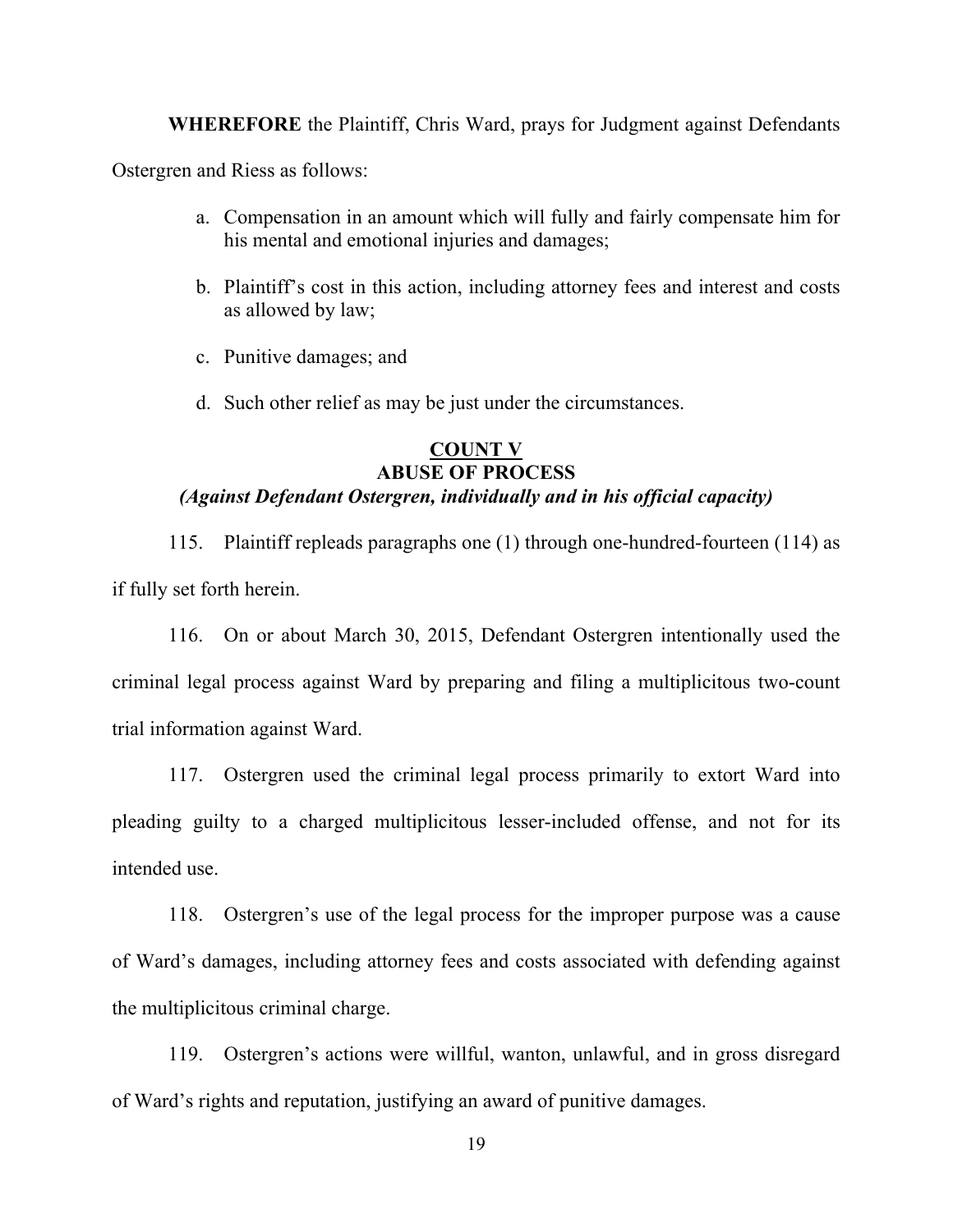120. Plaintiff hereby requests reasonable attorney fees and costs associated with prosecuting this action as Defendant's behavior was oppressive, conniving, harsh, cruel, and/or tyrannical.

**WHEREFORE** the Plaintiff, Chris Ward, prays for Judgment against Defendant Ostergren as follows:

- a. Compensation in an amount which will fully and fairly compensate him for his mental and emotional injuries and damages;
- b. Plaintiff's cost in this action, including attorney fees and interest and costs as allowed by law;
- c. Punitive damages; and
- d. Such other relief as may be just under the circumstances.

### **COUNT VI INTENTIONAL INTERFERENCE WITH THIRD-PARTY CONTRACT** *(Against Defendant Ostergren)*

121. Plaintiff repleads paragraphs one (1) through one-hundred-twenty (120) as if fully set forth herein.

122. Beginning in May 2014, an employer–employee relationship existed between the City of Vinton, as employer, and Ward, as employee.

123. At all times material thereafter, Ward had an employment contract with the City of Vinton.

124. Defendant Ostergren knew about this contract.

125. Defendant Ostergren intentionally and improperly interfered with the contract by contacting the Vinton city attorney regarding Ward and by filing a baseless formal complaint to the IPIB on or about April 2, 2015.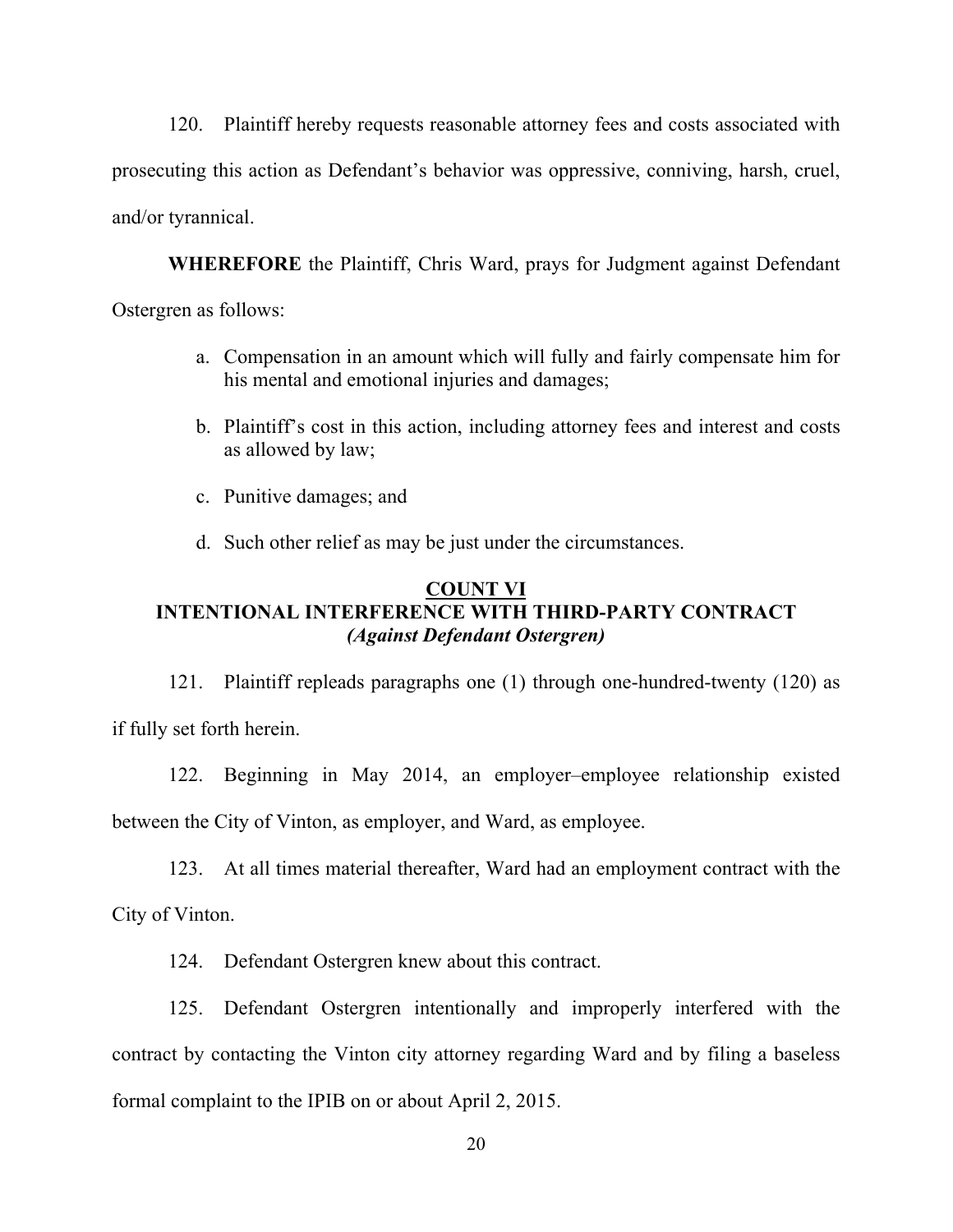126. The interference has caused Ward's performance of the contract to be more

burdensome and/or expensive.

127. This interference has caused the Ward to suffer damages.

128. The actions of the Defendant were willful, wanton, unlawful, and in gross

disregard for Ward's rights, justifying an award of punitive damages.

**WHEREFORE** the Plaintiff, Chris Ward, prays for Judgment against Defendant

Ostergren as follows:

- a. Compensation in an amount which will fully and fairly compensate him for his mental and emotional injuries and damages;
- b. Plaintiff's cost in this action, including attorney fees and interest and costs as allowed by law;
- c. Punitive damages; and
- d. Such other relief as may be just under the circumstances.

#### **COUNT VII RESPONDEAT SUPERIOR** *(Against Defendants Muscatine County, White, and Ryan)*

129. Plaintiff repleads paragraphs one (1) through one-hundred-twenty-eight (128) as if fully set forth herein.

130. At all times material hereto, an employer–employee relationship existed between Muscatine County, Iowa, as the employer, and Defendant Ostergren, as employee.

131. At all times material hereto, an employer–employee relationship existed between Muscatine County, Iowa, White, and Ryan, as the employer, and Defendant Riess, as employee.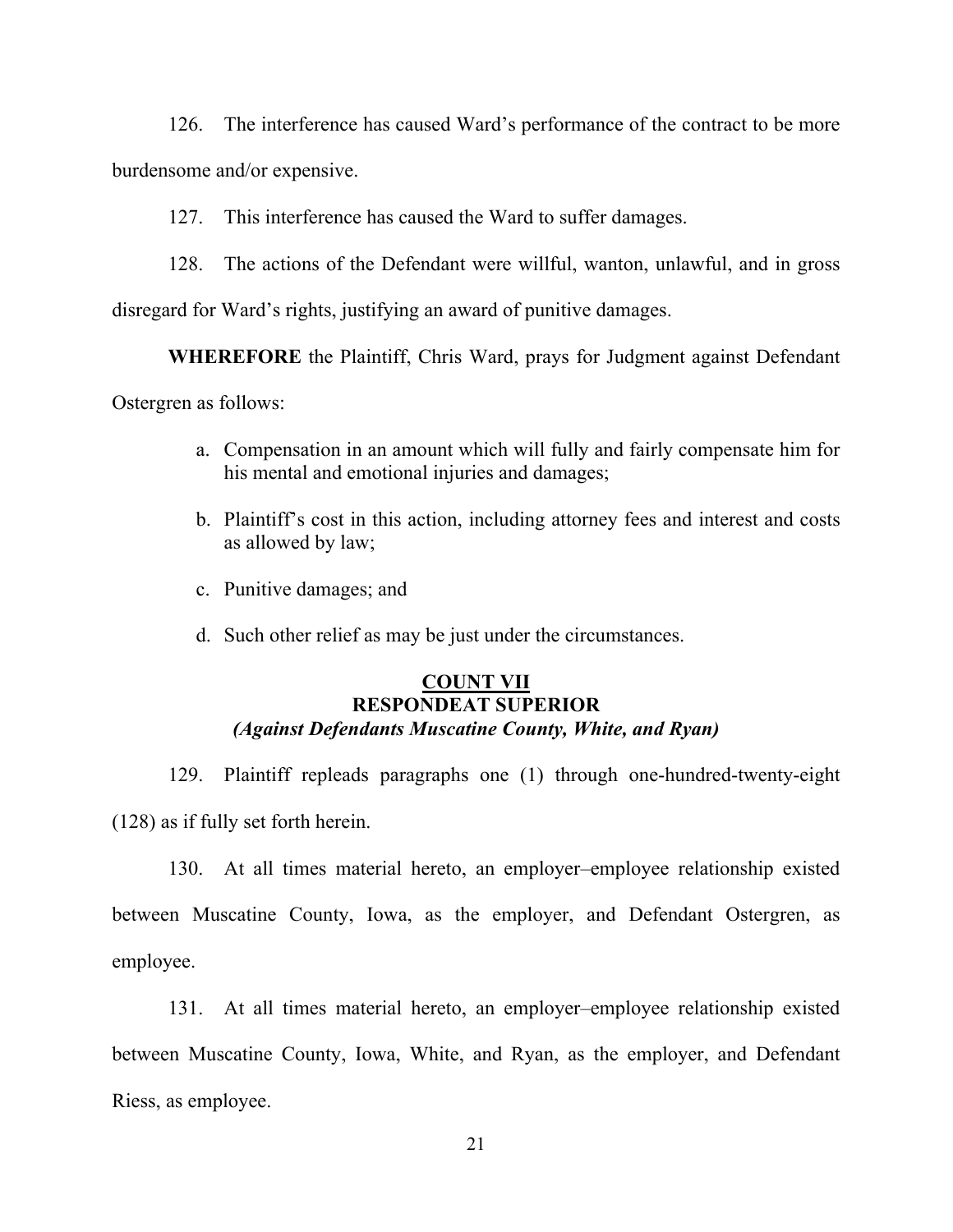132. At all times material hereto, Defendants Ostergren and Riess were acting within the scope of their employment with Defendant Muscatine County, Iowa.

133. Under the doctrine of *respondeat superior*, Defendant Muscatine County, Iowa, is liable for the aforementioned conduct and/or omissions of Defendants Ostergren and Riess.

134. As a result of the conduct and/or omissions of Defendants Ostergren and

Riess, Ward sustained damages and injuries as previously set forth in this Complaint.

**WHEREFORE** the Plaintiff, Chris Ward, prays for Judgment against Defendants Muscatine County, Iowa and White and Ryan as follows:

- a. Compensation in an amount which will fully and fairly compensate him for his mental and emotional injuries and damages;
- b. Plaintiff's cost in this action, including attorney fees and interest and costs as allowed by law;
- c. Such other relief as may be just under the circumstances.

#### **JURY DEMAND**

Plaintiff hereby demands a trial by jury in this matter on all counts to which Plaintiff is entitled to a jury.

> **PARRISH KRUIDENIER DUNN BOLES GRIBBLE GENTRY BROWN & BERGMANN, L.L.P.**

By: \_\_*/s/ Alfredo Parrish*

Alfredo Parrish AT0006051 Gina Messamer AT0011823 2910 Grand Avenue Des Moines, Iowa 50312